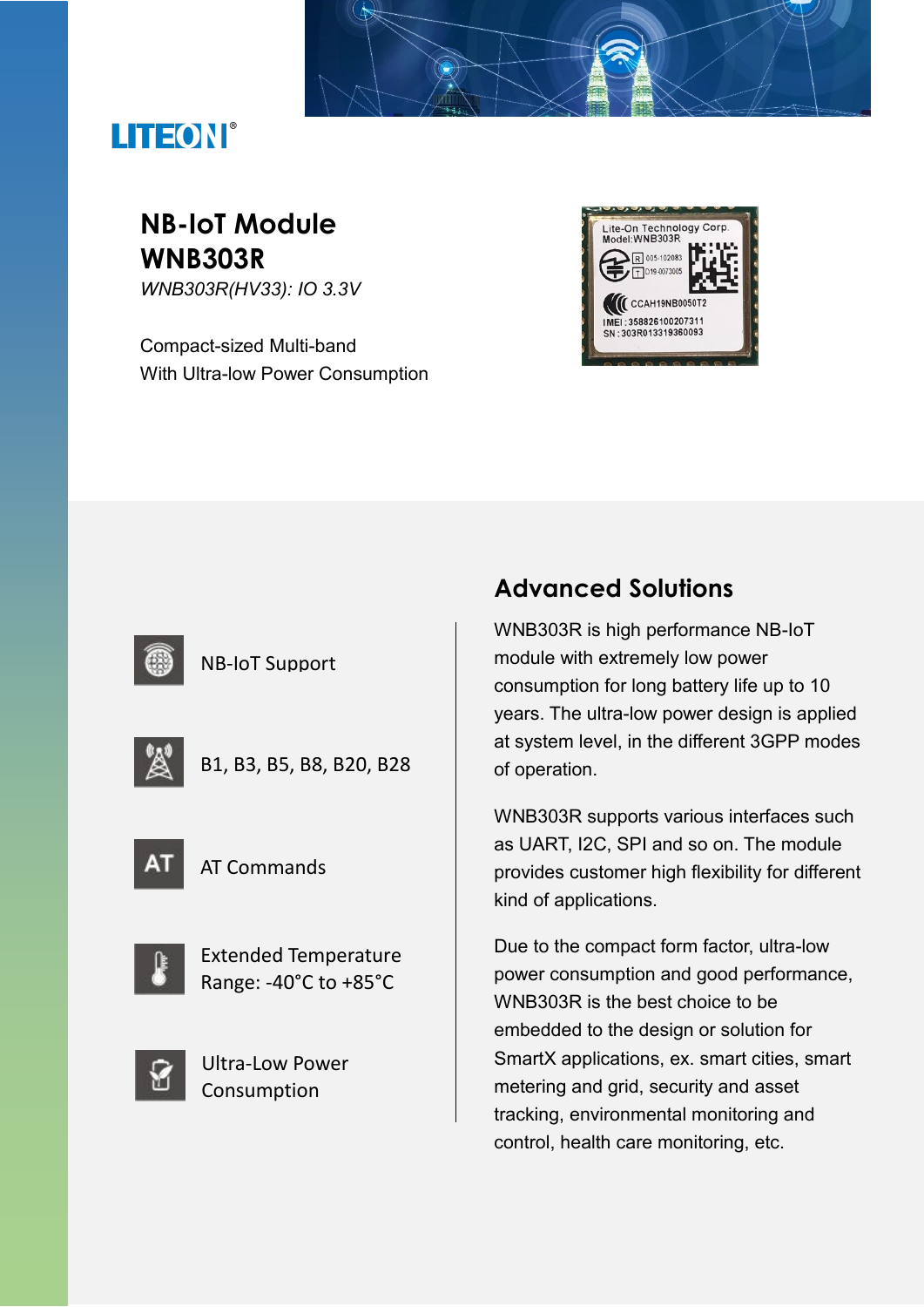### **1.1. General Description**

WNB303R is equipped with 40-pin 1.25mm pitch Stamp Pad of LCC package for PCB SMT mounting. The following chapters provide detailed descriptions of these pins:

- Power supply
- ⚫ Reset interface
- ⚫ UART interfaces
- ⚫ USIM interface
- ADC interface
- I2C interface
- ⚫ Status indication
- ⚫ RF interface
- ⚫ GPIO / SPI Interface\*
- WAKEUP\_IN / OUT Siganl

"\*" means under development.

## **1.2. Pin Assignment**

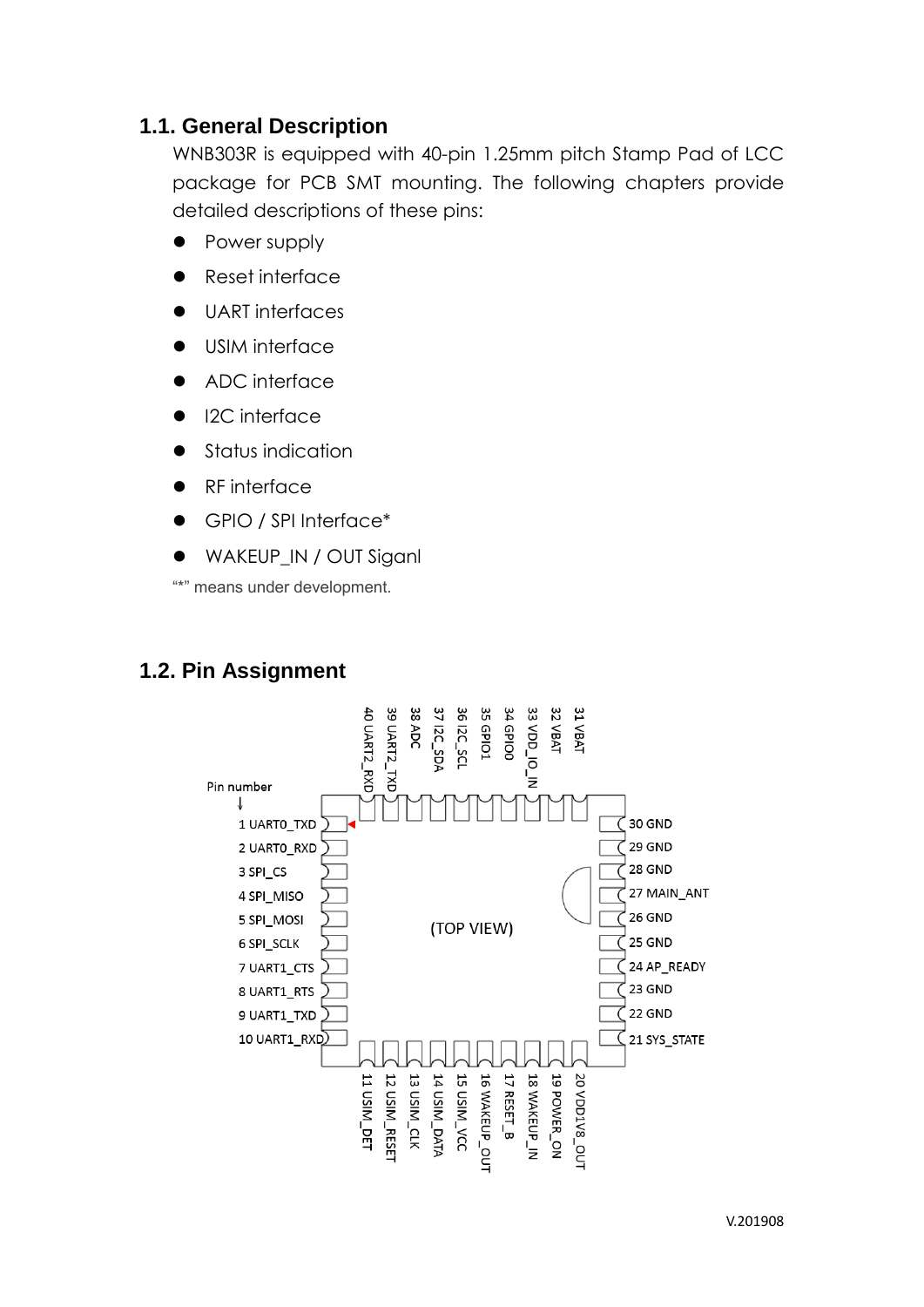#### Figure.1 Pin Assignment

## **1.3. Pin Description**

The following tables show the I/O parameters Definition of WNB303R. Please note all the adjustable I/O voltage of pins are under alignment.

| <b>Type</b> | <b>Description</b>                  |  |  |
|-------------|-------------------------------------|--|--|
| IO          | <b>Bidirectional Input / Output</b> |  |  |
| DI          | Digital Input                       |  |  |
| DO          | <b>Digital Output</b>               |  |  |
| PI          | Power Input                         |  |  |
| PO          | <b>Power Output</b>                 |  |  |
| Al          | Analog Input                        |  |  |
| <b>AIO</b>  | Analog Input / Output               |  |  |
| <b>GND</b>  | Ground                              |  |  |

Table 1: I/O Parameters Definition

Table 2: Pin Description

| <b>Power Supply</b> |             |            |                    |                      |
|---------------------|-------------|------------|--------------------|----------------------|
| <b>Pin Name</b>     | Pin No.     | I/O        | <b>Description</b> | <b>Comment</b>       |
|                     |             |            |                    | For lower supply     |
| <b>VBAT</b>         | 31, 32      | PI         | Power supply,      | voltage as           |
|                     |             |            | Voltage range:     | 2.1~3.63V, please    |
|                     |             |            | $2.6 - 5.5V$       | contact LITE-ON for  |
|                     |             |            | Typ.: 3.8V         | WNB302R NB-IoT       |
|                     |             |            |                    | module.              |
|                     |             |            |                    | Only used for level  |
|                     | 20          | PO         | Supply voltage for | match, left          |
| VDD1V8_OUT          |             |            | external circuit.  | unconnected when     |
|                     |             |            | VDD1V8_OUT =       | not used. The        |
|                     |             |            | default 1.8V       | VDD1V8_OUT would     |
|                     |             |            | lo MAX.=TBD        | be off as working at |
|                     |             |            |                    | PSM mode.            |
|                     | 22, 23, 25, |            |                    |                      |
| <b>GND</b>          | 26, 28,     | <b>GND</b> | Ground             |                      |
|                     | 29,30       |            |                    |                      |
|                     |             |            |                    |                      |
| <b>Power On/Off</b> |             |            |                    |                      |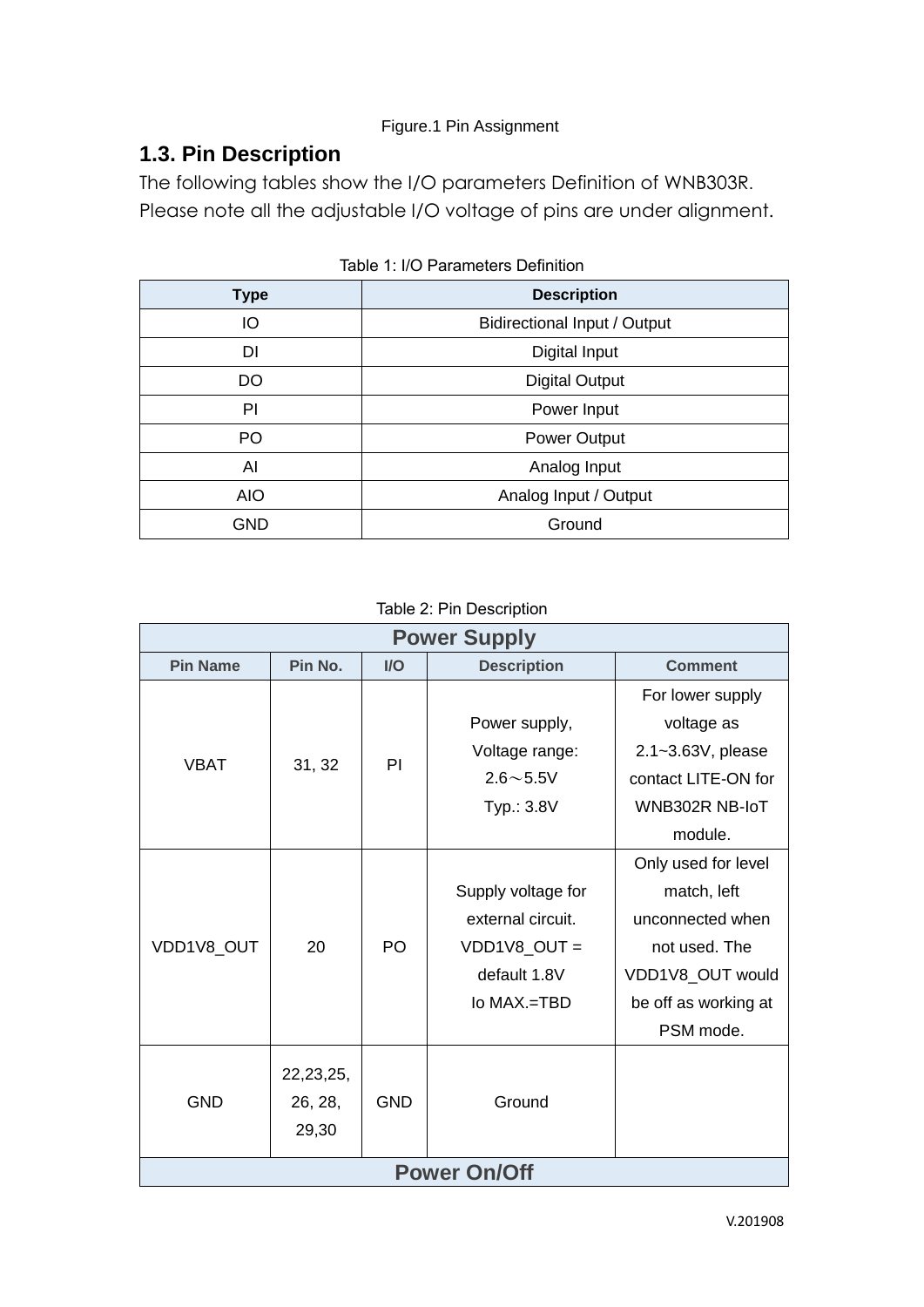| <b>Pin Name</b>        | Pin No.           | I/O             | <b>Description</b>                                                                                                                                                                                                                                                                                          | <b>Comment</b>                                                                                                       |  |  |
|------------------------|-------------------|-----------------|-------------------------------------------------------------------------------------------------------------------------------------------------------------------------------------------------------------------------------------------------------------------------------------------------------------|----------------------------------------------------------------------------------------------------------------------|--|--|
| POWER ON               | 19                | DI              | Turn on/off the module                                                                                                                                                                                                                                                                                      | 3.3V power domain<br>with Internally pulled<br>up. Active low.<br>(2.5V when<br>PSM/Power off)                       |  |  |
| RESET_B                | 17                | <b>DI</b>       | Reset the module                                                                                                                                                                                                                                                                                            | 3.3V power domain<br>with Internally pulled<br>up. Active low.<br>$(2.5V$ when<br>PSM/Power off)                     |  |  |
|                        |                   |                 | <b>Status indication</b>                                                                                                                                                                                                                                                                                    |                                                                                                                      |  |  |
| <b>Pin Name</b>        | Pin No.           | $II$            | <b>Description</b>                                                                                                                                                                                                                                                                                          | <b>Comment</b>                                                                                                       |  |  |
| SYS_STATE              | 21                | <b>DO</b>       | LED control output as<br>network status<br>indication. There are 4<br>frequency status:<br>(Light OFF) Power<br>1.<br><b>OFF</b><br>(10Hz) Module is<br>2.<br>powering on or SIM<br>card is not<br>available.<br>(5Hz) SIM card is<br>3.<br>available and<br>searching the<br>network<br>(1Hz) Online<br>4. | Adjustable from<br>1.8~3.3V power<br>domain with external<br>IO circuit design.<br>If unused, keep this<br>pin open. |  |  |
| <b>UART Interface</b>  |                   |                 |                                                                                                                                                                                                                                                                                                             |                                                                                                                      |  |  |
| <b>Pin Name</b>        | Pin No.           | I/O             | <b>Description</b>                                                                                                                                                                                                                                                                                          | <b>Comment</b>                                                                                                       |  |  |
| UARTO_RXD<br>UARTO_TXD | 2<br>$\mathbf{1}$ | DI<br><b>DO</b> | Receive data<br>Transmit data                                                                                                                                                                                                                                                                               | Adjustable from                                                                                                      |  |  |
| UART1_RXD              | 10                | DI              | Receive data                                                                                                                                                                                                                                                                                                | 1.8~3.3V power                                                                                                       |  |  |
| UART1_TXD              | 9                 | <b>DO</b>       | Transmit data                                                                                                                                                                                                                                                                                               | domain with external                                                                                                 |  |  |
| UART1_RTS              | 8                 | DO              | Request to send                                                                                                                                                                                                                                                                                             | IO circuit design.                                                                                                   |  |  |
| UART1_CTS              | 7                 | DI              | Clear to send                                                                                                                                                                                                                                                                                               |                                                                                                                      |  |  |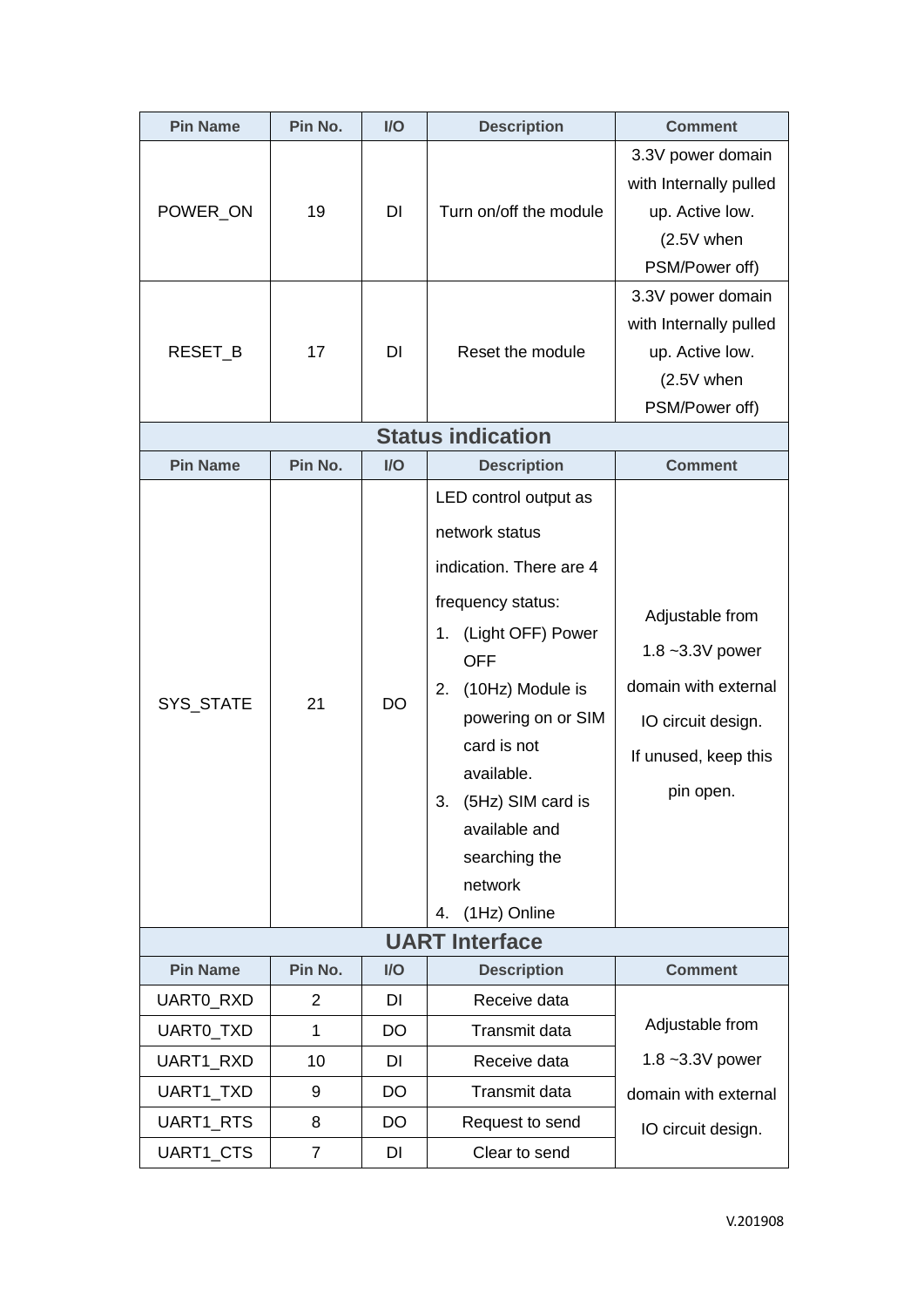| UART2_RXD            | 40      | DI             | Receive data                                                                                                                                                 |                                                                                                            |  |
|----------------------|---------|----------------|--------------------------------------------------------------------------------------------------------------------------------------------------------------|------------------------------------------------------------------------------------------------------------|--|
| UART2_TXD            | 39      | <b>DO</b>      | Transmit data                                                                                                                                                |                                                                                                            |  |
|                      |         |                | (U)SIM Interface                                                                                                                                             |                                                                                                            |  |
| <b>Pin Name</b>      | Pin No. | $\overline{U}$ | <b>Description</b>                                                                                                                                           | <b>Comment</b>                                                                                             |  |
| USIM_VCC             | 15      | PO             | Power output for USIM<br>card. Both 1.8V and 3V<br>SIM Card is support.<br><b>Output Voltage</b><br>depends on SIM card<br>types. Automatically<br>switched. | All lines of USIM<br>interface should be                                                                   |  |
| USIM_RESET           | 12      | DO             | <b>USIM card reset</b>                                                                                                                                       | protected with ESD<br>component.                                                                           |  |
| <b>USIM DATA</b>     | 14      | IO             | USIM Card data I/O<br>with Internal pulled up                                                                                                                |                                                                                                            |  |
| USIM_CLK             | 13      | DO             | USIM card clock                                                                                                                                              |                                                                                                            |  |
| USIM_DET             | 11      | DI             | USIM card detecting<br>input                                                                                                                                 |                                                                                                            |  |
|                      |         |                | <b>ADC Interface</b>                                                                                                                                         |                                                                                                            |  |
| <b>Pin Name</b>      | Pin No. | $II$           | <b>Description</b>                                                                                                                                           | <b>Comment</b>                                                                                             |  |
| <b>ADC</b>           | 38      | Al             | Analog to digital<br>converter input.<br>Voltage range: 0~1.4V.                                                                                              | External<br>analog/sensor signal<br>detection with 10bit<br>accuracy.<br>If unused, keep this<br>pin open. |  |
| <b>I2C Interface</b> |         |                |                                                                                                                                                              |                                                                                                            |  |
| <b>Pin Name</b>      | Pin No. | I/O            | <b>Description</b>                                                                                                                                           | <b>Comment</b>                                                                                             |  |
| I2C_SDA              | 37      | IO             | I2C data input/output                                                                                                                                        | Adjustable from<br>1.8~3.3V power<br>domain with external                                                  |  |
| I2C_SCL              | 36      | DO             | I2C clock output                                                                                                                                             | IO circuit design.<br>Pull-up with external<br>2.2K resistance. If<br>not used, keep them<br>open.         |  |
| <b>RF</b> Interface  |         |                |                                                                                                                                                              |                                                                                                            |  |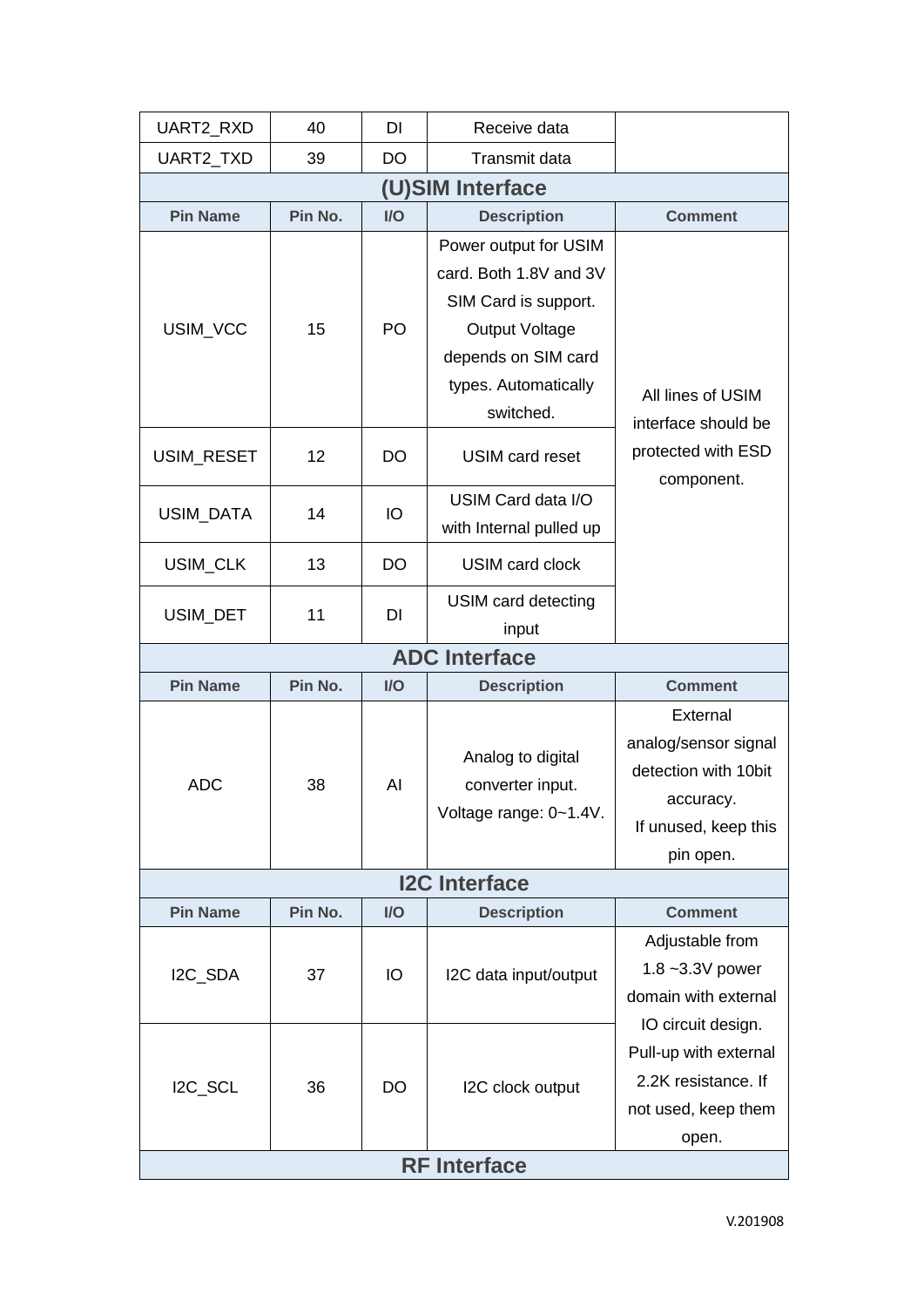| <b>Pin Name</b>   | Pin No. | $U$        | <b>Description</b>                                       | <b>Comment</b>                                                                                                                        |
|-------------------|---------|------------|----------------------------------------------------------|---------------------------------------------------------------------------------------------------------------------------------------|
| MAIN_ANT          | 27      | <b>AIO</b> | Main Antenna PAD                                         | Layout the 50 ohm<br>RF trace to Antenna                                                                                              |
|                   |         |            | <b>SPI</b> interface                                     | as short as possible.                                                                                                                 |
| <b>Pin Name</b>   | Pin No. | $U$        | <b>Description</b>                                       | <b>Comment</b>                                                                                                                        |
| SPI_CS            | 3       | DO         | SPI segment                                              | Adjustable from                                                                                                                       |
| SPI_MOSI          | 5       | DO         | SPI main output slave<br>input                           | 1.8~3.3V power                                                                                                                        |
| SPI_SCLK          | 6       | <b>DO</b>  | SPI clock                                                | domain with external                                                                                                                  |
| SPI MISO          | 4       | DI         | SPI main input slave<br>output                           | IO circuit design.<br>If unused, keep these<br>pins open.                                                                             |
|                   |         |            | <b>GPIO interface</b>                                    |                                                                                                                                       |
| <b>Pin Name</b>   | Pin No. | I/O        | <b>Description</b>                                       | Comment                                                                                                                               |
| GPIO <sub>0</sub> | 34      | IO         | General purpose input<br>output                          | Adjustable from<br>1.8~3.3V power                                                                                                     |
| GPIO1             | 35      | IO         | General purpose input<br>output                          | domain with external<br>IO circuit design.<br>If unused, keep these<br>pins open.                                                     |
|                   |         |            | <b>Other Pins</b>                                        |                                                                                                                                       |
| <b>Pin Name</b>   | Pin No. | $U$        | <b>Description</b>                                       | <b>Comment</b>                                                                                                                        |
| WAKEUP_OUT        | 16      | <b>DO</b>  | Output wakeup signal,<br>wake up the external<br>devices | Adjustable from<br>1.8~3.3V power<br>domain with external<br>IO circuit design.<br>Used for module to<br>wakeup MCU                   |
| WAKEUP_IN         | 18      | DI         | For external device to<br>wakeup module                  | 3.3V power domain<br>$(2.5V$ when<br>PSM/Power off<br>mode). Used for<br>MCU to wakeup<br>module. If module in<br>PSM status, Falling |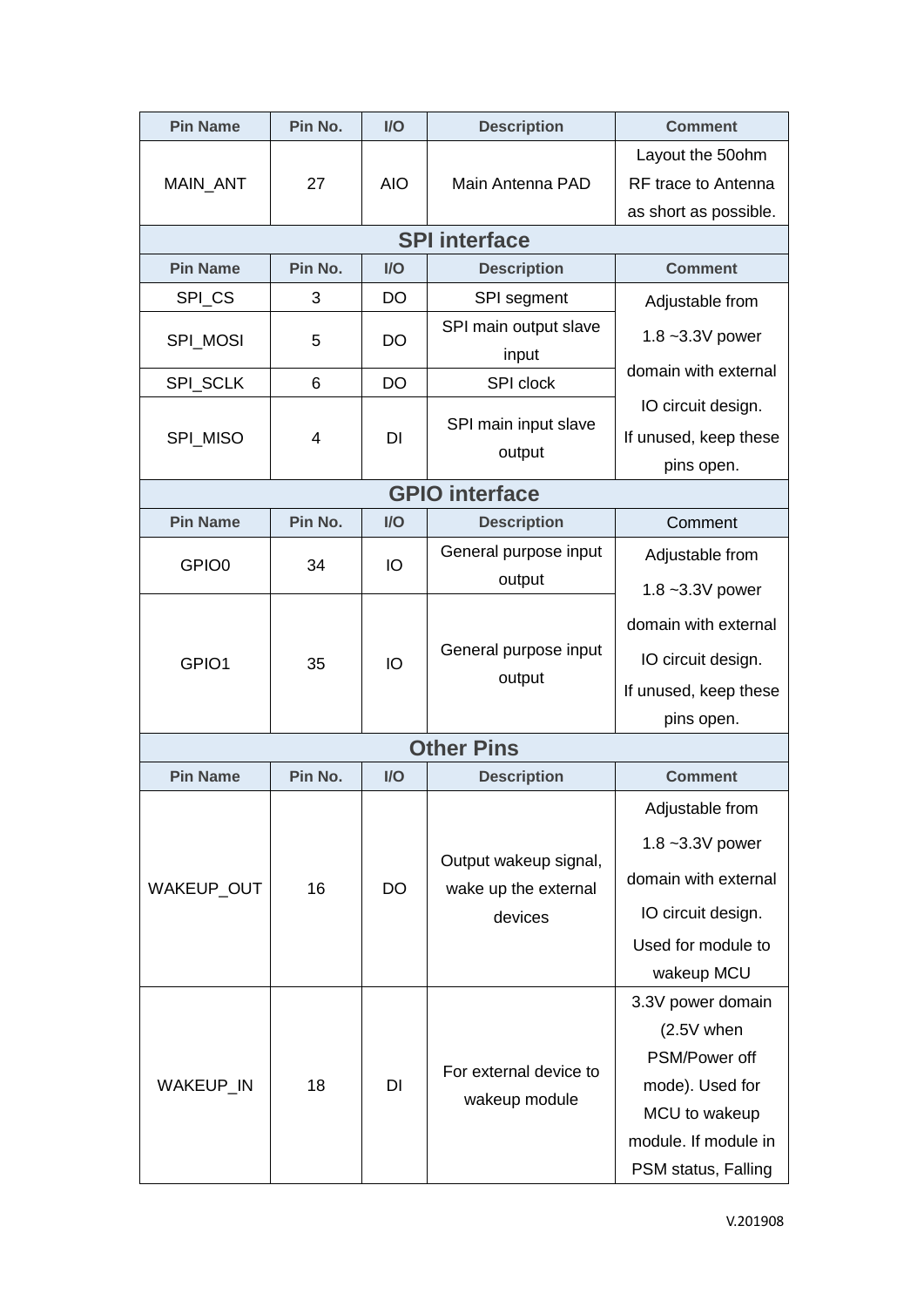|           |    |    |           | edge can wakeup the  |                 |
|-----------|----|----|-----------|----------------------|-----------------|
|           |    |    |           | module               |                 |
|           |    |    |           |                      | Keep these pins |
| AP_READY  | 24 | DI | Reserved. | open                 |                 |
| VDD IO IN | 33 | ΡI | Reserved. | Adjustable from      |                 |
|           |    |    |           | 1.8 $~23.3V$ power   |                 |
|           |    |    |           | domain with external |                 |
|           |    |    |           | IO circuit design.   |                 |

"\*" means under development.

## **1.4. Mechanical Information**

The following figure shows the package outline drawing of WNB303R .



Figure.2 Dimensions (Unit: mm)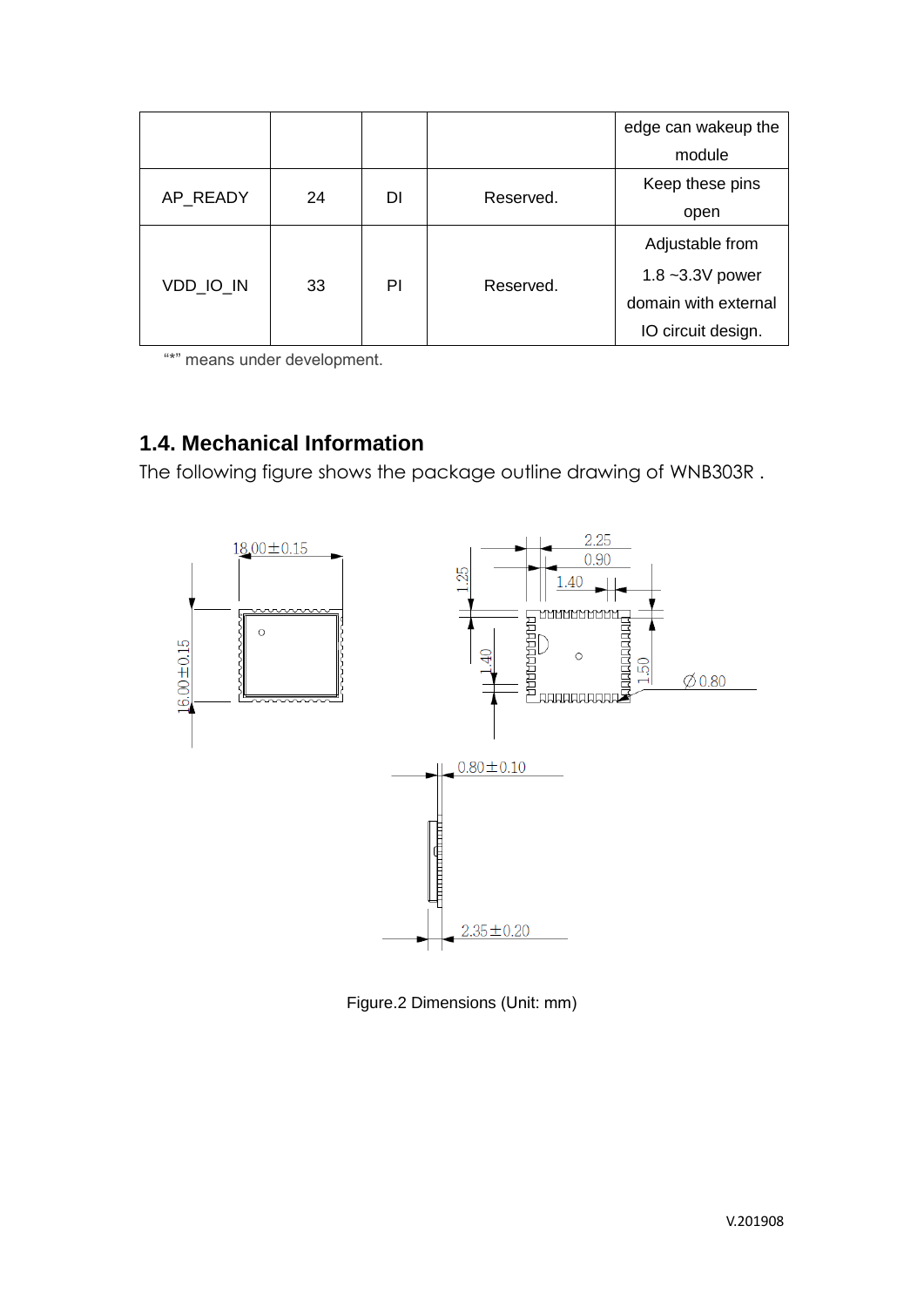## **1.5. Recommended Footprint**

The following figure shows the recommended Footprint of WNB303R.



Figure3: Footprint recommendation (Unit: mm)